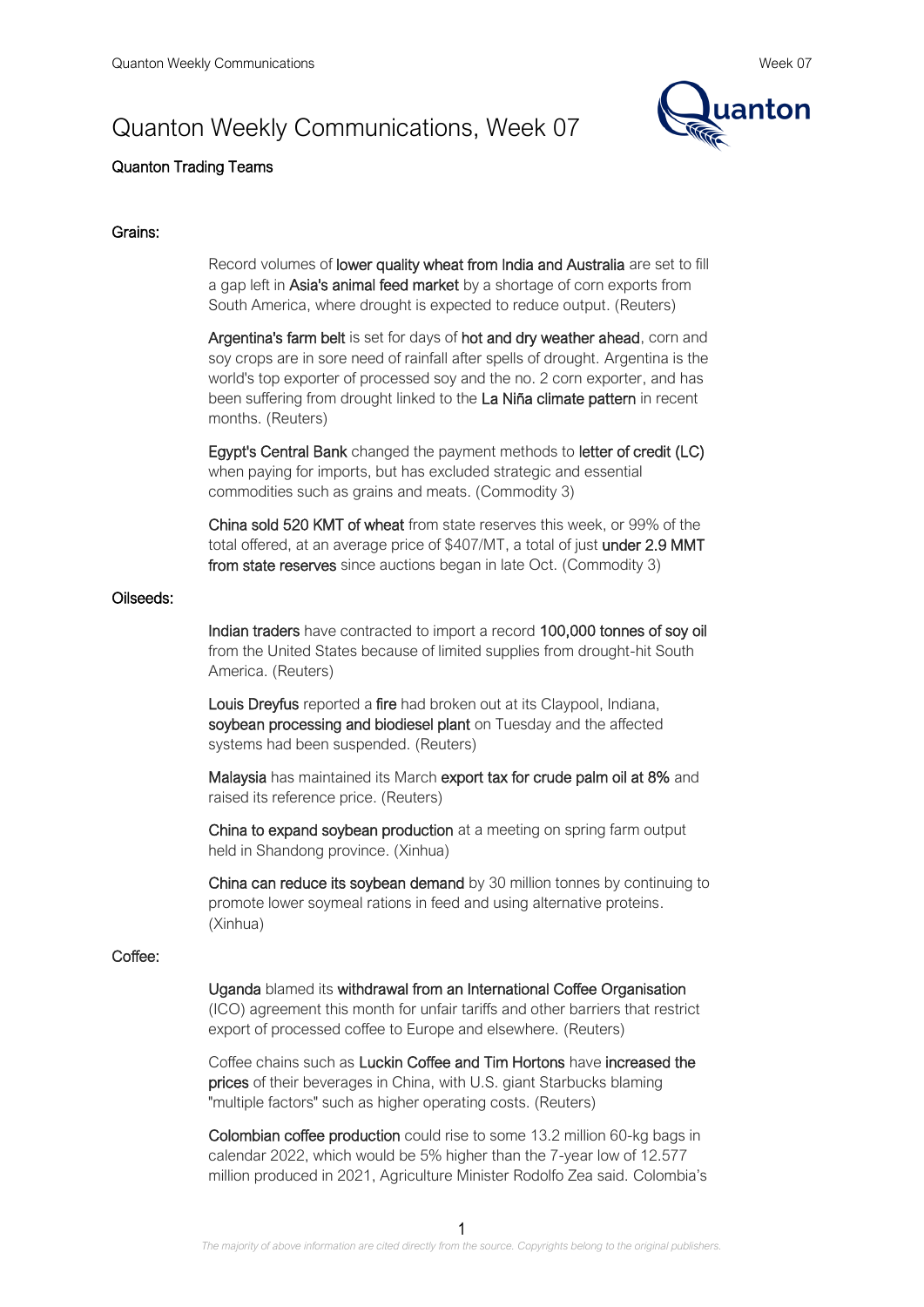domestic price of coffee also continues to set records and has surpassed COP 2,307 per 125-kg bag for the first time in history. (Commodity 3)

US green coffee stocks in port warehouses fell by 37,851 60-kg bags during January 2022 to reach 5,795,841 bags at the end of the month, according to the Green Coffee Association (GCA). Stocks were down 0.8% YoY. (Commodities 3)

Cecafe predicts that Brazil has enough stockpiles to meet demands despite recent droughts, though shipping the commodity remains a challenge. (Bloomberg)

## Cocoa:

Last Thursday, cocoa prices climbed to 4-month nearest-futures highs on concern that the seasonal Harmattan winds in West Africa. Some cocoa farmers in the Ivory Coast and Ghana had reported inadequate soil moisture due to the Harmattan winds and a lack of rain.

An improvement in the pandemic is also supportive of cocoa prices. The 7 day average of new U.S. Covid infections fell to a 2-month low Wednesday of 128,932, which may ease travel restrictions and boost chocolate demand as more travellers flock to airports, a significant source of chocolate sales. Recent data shows improved U.S. chocolate demand as data from researcher IRI shows U.S. retail chocolate sales in Q4 rose +5% y/y.

Global cocoa demand in Q4 was mixed. The National Confectioners Association reported Feb 3 that North American Q4 cocoa grindings unexpectedly fell -1.2% y/y to 116,614 MT, much weaker than expectations of a +4.6% y/y increase. Conversely, on Feb 2, the European Cocoa Association reported Q4 European cocoa processing rose +6.3% y/y to 365,826 MT, stronger than expectations of +6.0% y/y. Total 2021 European cocoa processing rose  $+6.1\%$  y/y to 1.46 MMT, the highest since 1999. Asia Q4 cocoa grindings rose +6.3% y/y to 231,309 MT, stronger than expectations of +2.3% y/y.

Increased cocoa exports from Nigeria, the world's fifth-largest cocoa producer, are bearish for prices after Nigeria Dec cocoa exports surged +190% y/y to 134,227 MT.

## f

## World:

Testing confirmed a highly lethal form of bird flu in a commercial turkey flock in Kentucky, the state said on Wednesday, expanding outbreaks in the U.S. poultry sector. (Reuters)

Italy's Constitutional Court rejected a request to hold a referendum on legalising the cultivation of cannabis. (Reuters)

Corn-based ethanol, is likely a much bigger contributor to global warming than straight gasoline, according to a study. (Reuters)

Champagne sales reached an all-time high last year, as the relaxation of pandemic-related curbs fuelled a surge in exports, notably to the United States. (Reuters)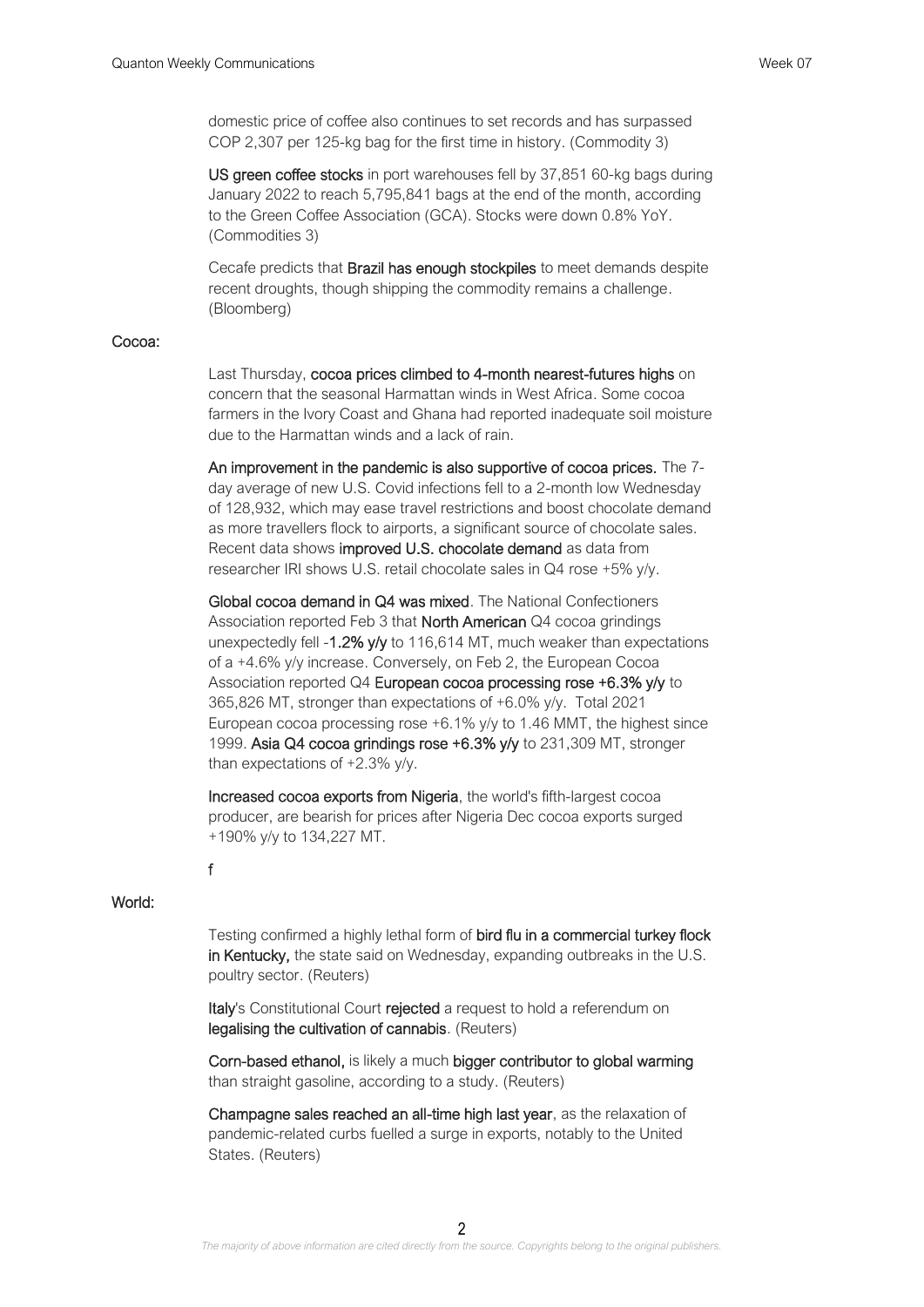US has decided to temporarily suspend avocado shipments on security grounds from the western state of Michoacan, a major producing region that has faced chronic problems with gang violence. (Reuters)

Kazakhstan's agriculture ministry sees grain exports at 8-9 million tonnes in the upcoming 2022/23 marketing season, up from 7.0-7.3 million tonnes in the current season. Kazakhstan mostly ships grains to its **Central Asian** neighbours, Afghanistan, China, and Black Sea ports. (Commodity 3)

ED&F Man Holdings Ltd. will expand the responsibilities of chairman and agriculture-markets veteran Chris Mahoney after announcing its CEO will retire, as the struggling London-based trader seeks to turn its business around. The company is seeking \$300 million to ring-fence its commodities business by borrowing the money under a new subsidiary. Mahoney retired as CEO of Glencore Agriculture, now Viterra, in 2019, and previously spent 17 years at Cargill before joining Glencore in 1998. (Bloomberg)

#### Fertilisers:

The Green Markets North America Fertilizer Price Index rose to 877.93, recovered from 866.92 a week ago. (Bloomberg Green Markets)

Panamax Market- Market failed to maintain the strong momentum it gained after the end of Chinese New Year. Market continued to slide down until it made little recovery today due to the influx of fresh North Atlantic mineral cargo. ECSA continue to remain flat but Black Sea front haul remain bullish. P2A once again went below 30,000.

#### Freights:

Supramax Market: The market maintained the momentum it gained after the end of Chinese New Year. Fresh cargo from US Gulf help sustain the momentum. Med and Black Sea number remains healthy, but Continent still remains fragile.

Panamax Index – 2375 (down 1.16 % over last week)

Panamax 4 TC – 20039 (down 1.12% over last week)

**Panamax 5 TC**  $-$  21375 (down 1.14% over last week)

P2A (Continent / Far East) – 29667 (down 3.03% over last week)

P6A (Singapore/ ECSA RV) – 23295 (down 2.15% over last week)

BSI 10TC – 25576 (up 7.70% over last week)

S1B (Canakkale via Med-Bsea/China-S.Korea) – 30,354 (up 9.4% over last week)

S4B (Skaw-Passero/ USG) – 19,388 1 (up 12.8% over last week)

BHSI 7 TC – 23,130 (up 10% over last week )

HS1 (Cont med-ECSA) – 14,936 (up 1.4% over last week)

HS3 (ECSA/Cont-Med) – 27,050 (up 8% over last week)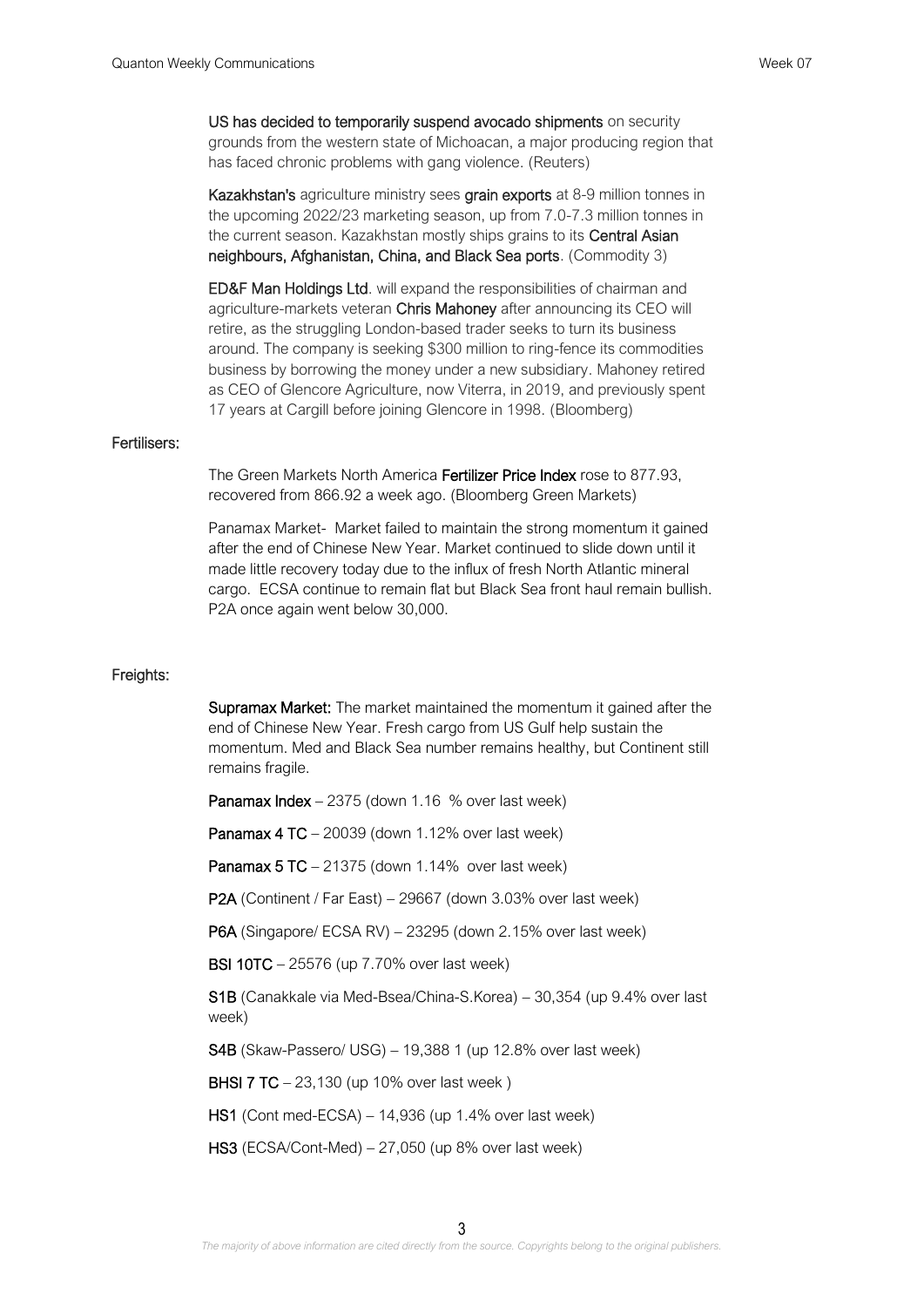### Tenders:

TMO tenders for 225,000 mt feed barley:

- Shipment Mar, deadline 22 Feb

Japan tenders for 54,692 mt of milling wheat:

- Shipment Mar- Apr, deadline 23 Feb

Jordan tenders for 120,000 mt of milling wheat:

Shipment Jul – Sep, deadline 16 Feb

Taiwan bought US milling wheat:

- 32,360 mt DNS at \$ 409.69
- 15,115 mt HRW at \$396.37
- 7,445 mt soft white at \$406.29

Iran's SLAL bought:

- 120,000 mt feed barley
- 120,000 mt feed corn
- 180,000 mt soymeal

Egypt's GASC bought Romanian wheat:

180,000, shipment Apr

Algeria bought wheat:

- 720,000 mt at \$345.5 – 347m, shipment Apr

Philippines bought feed wheat:

- 45,000 mt at \$ 330, CHS, shipment Jun/Jul

Algeria bought wheat:

- 120,000 mt at \$ 345.5 – 346, France and BS, shipment Apr

South Korea bough 82,000 mt wheat:

- 50,000 mt US wheat
- 32,000 mt Canadian western red spring

<End of document>